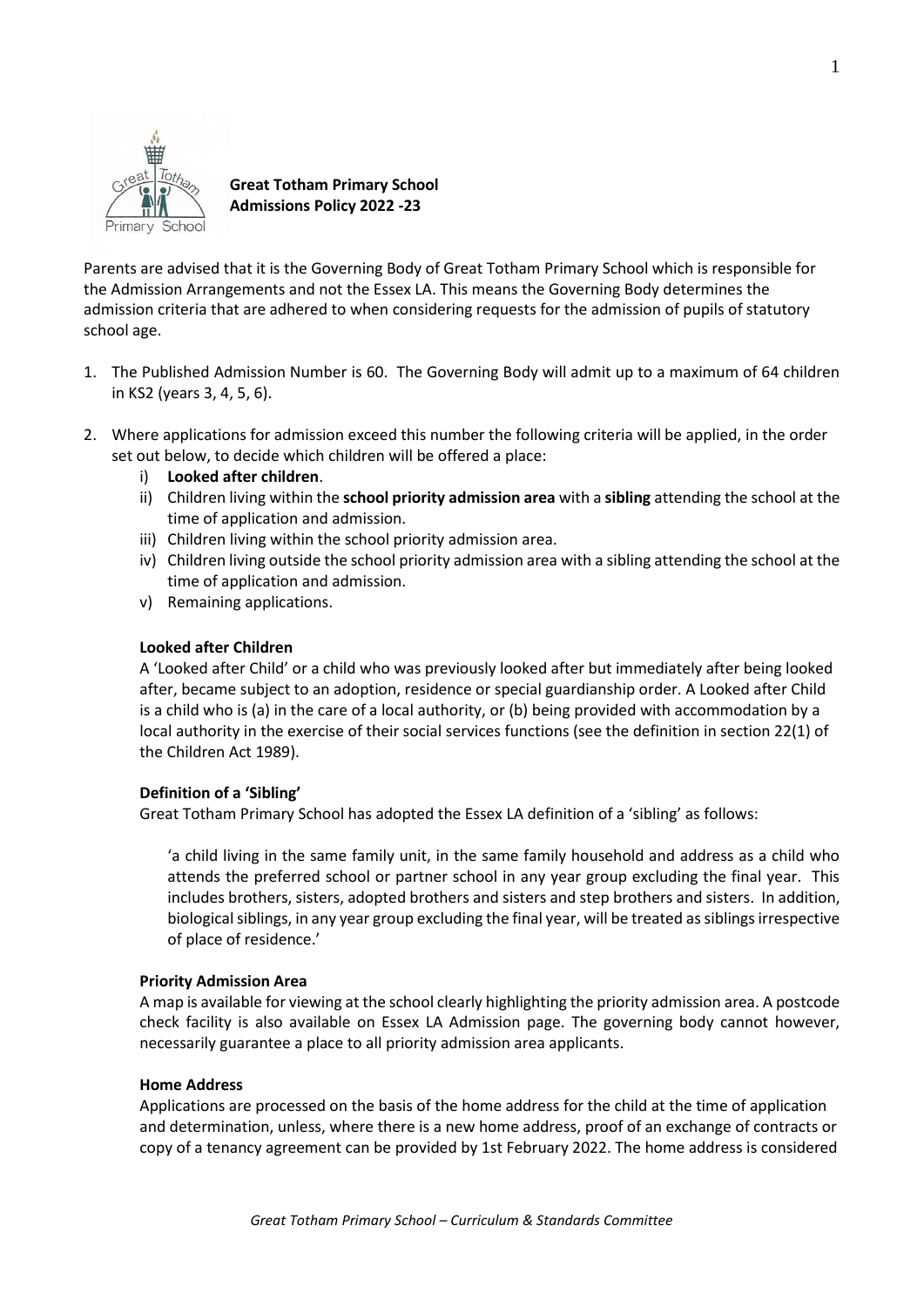to be the address at which the child resides on a permanent basis or is 'ordinarily resident' for the majority of the school week.

#### **SEND**

All children whose Statement of special educational needs (SEN) or Education, Health and Care (EHCP) plan that names the school will be admitted regardless of their place in the priority order. All other children with identified SEND remain part of the normal ranking procedures.

#### **Oversubscription**

In the event of oversubscription within any of the admission criteria, priority will be determined by straight line distance, those living closest being accorded highest priority. Straight line distances are calculated by Essex. In the unlikely event of identical distances competing for a single place, the place is offered through the drawing of lots by a Governor of the school.

In the event that the last place is offered to a twin, triplet etc. a decision will be made by the Governing Body about admitting the sibling at the same time (in rounds).

#### **Medical Circumstances**

Exceptional medical circumstances of the child (not diagnosed special educational needs) may override admission criteria (other than Looked after Children) and would be considered on an individual basis by the Governing Body Admissions Committee. Supporting evidence (including evidence by an appropriate medical professional) must be submitted directly to the school when the application is made, stating clearly why the school is best placed to meet the child's medical needs.

3. All Reception Year children, (other than those moving into the school priority admission area during the course of the academic year), who have been offered and have accepted a place at Great Totham Primary School, will be admitted during the Autumn Term.

Parents can request that the date their child is admitted to the school is deferred until later in the school year or until the child reaches compulsory school age in the school year. Where entry is deferred, the school will hold the place for that child and not offer it to another child. Parents would not however be able to defer entry beyond the beginning of the term after the child's fifth birthday, nor beyond the academic year for which the original application was accepted.

Parents can also request that their child attends part-time until the child reaches compulsory school age. For parents opting to take up a part time place this would be mornings only.

Where parents choose to defer entry, the school may reasonably expect that the child would start at the beginning of a new school term/half term.

Where a parent of a 'summer-born' child (11 April – 31 August) wishes their child to start school in the autumn term following their fifth birthday, they will need to apply for a place at the correct time for the normal admission round for the following academic year. Supporting evidence from relevant professionals working with the child and family stating why the child must be placed outside their normal age appropriate cohort must be submitted. The Governing Body will decide whether the application for a Reception place will be accepted or whether it will be treated as an application for a Year 1 place, the child's normal age appropriate cohort. If the application for a Reception place is not accepted this does not constitute a refusal of the place and there is no right to an independent statutory appeal.